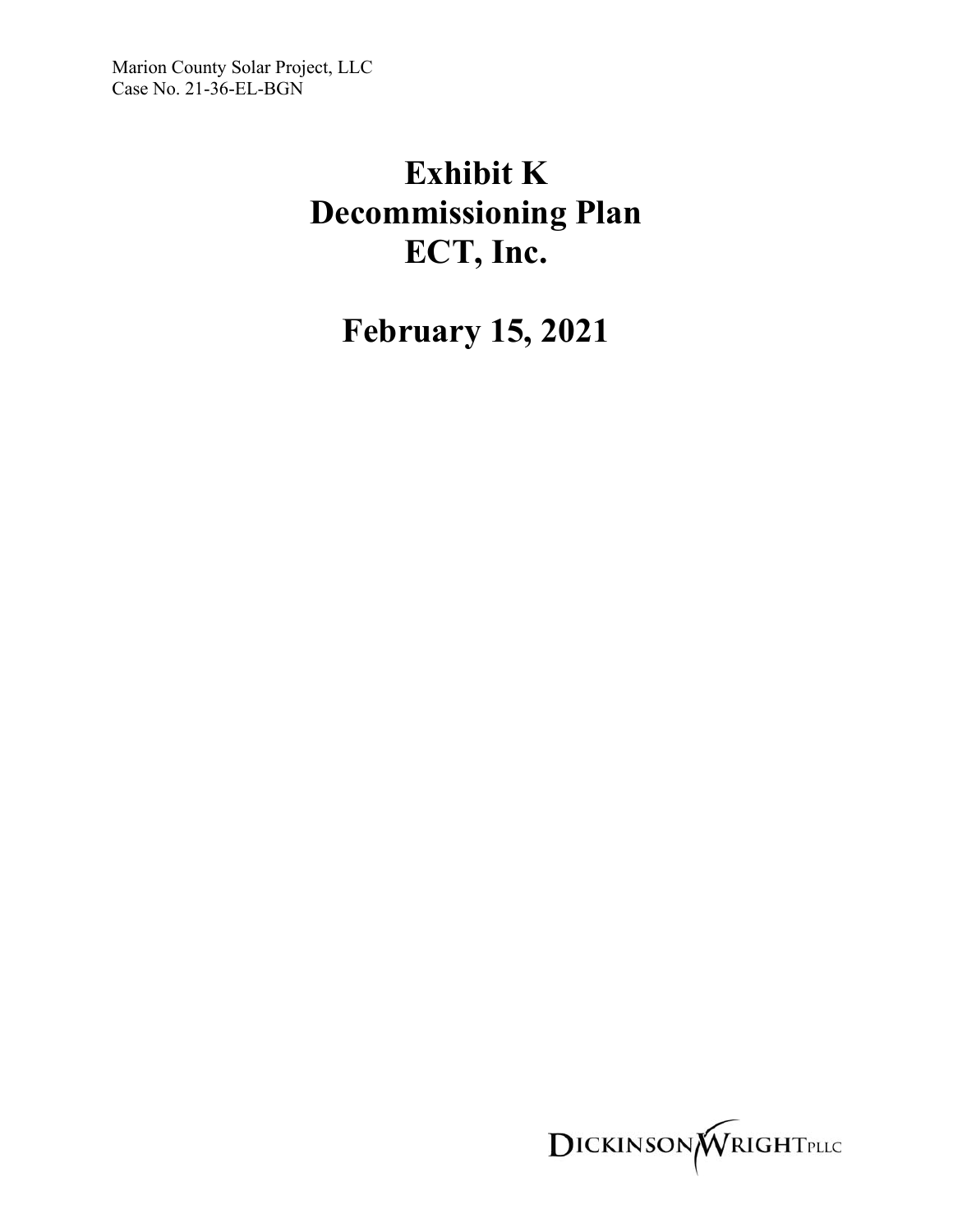## **DECOMMISSIONING PLAN MARION COUNTY SOLAR PROJECT MARION COUNTY, OHIO**

**Prepared for:**

### **Marion County Solar Project, LLC**

**Prepared by:**



**ECT No. 20-0510**

**February 15, 2021**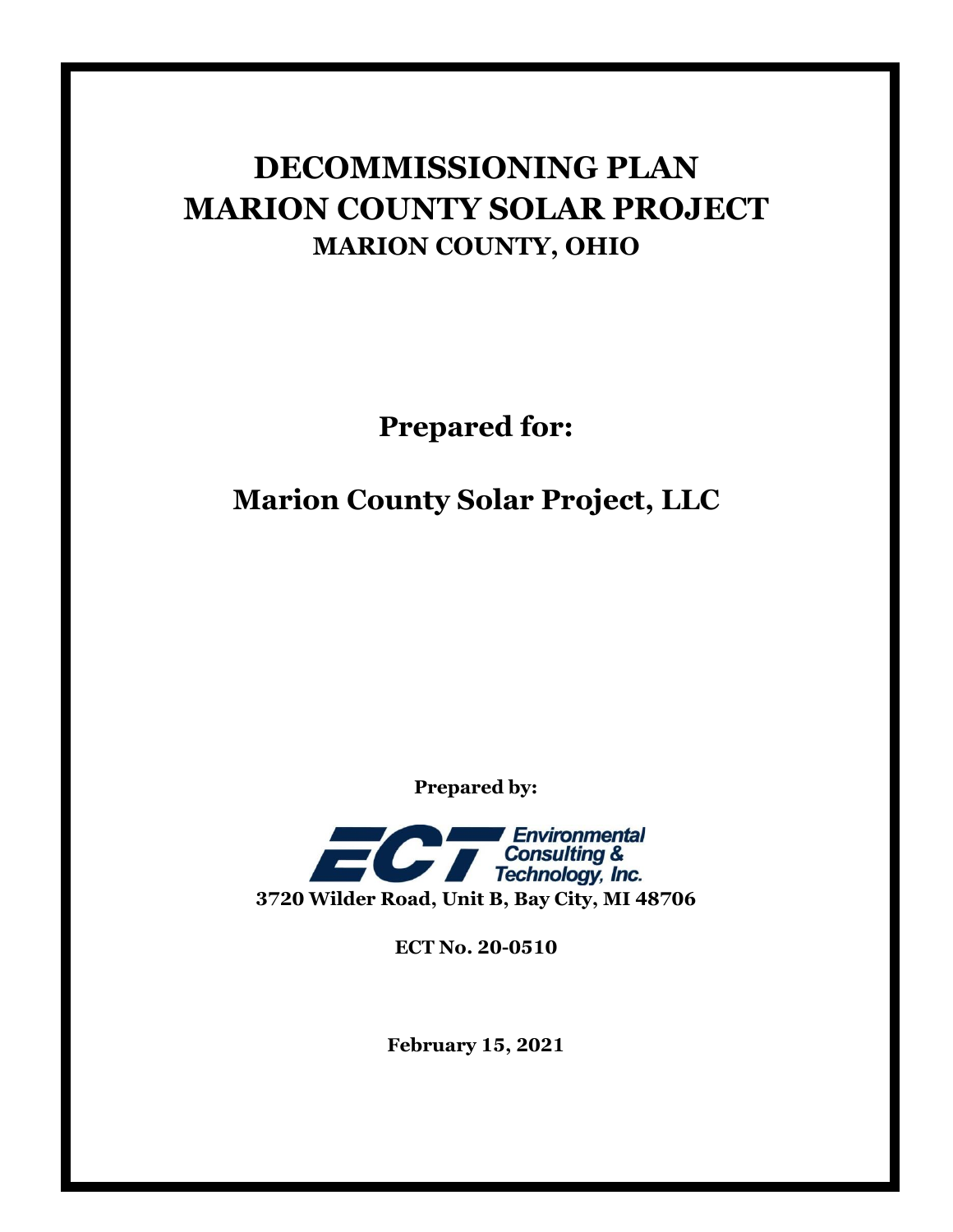#### **TABLE OF CONTENTS**

| <b>Section</b> |                                       | Page           |
|----------------|---------------------------------------|----------------|
| 1.0            | <b>INTRODUCTION</b>                   | $\overline{2}$ |
|                | 1.1 SOLAR FACILITY COMPONENTS         | 3              |
|                | 1.2 ANTICIPATED PROJECT LIFE          | 3              |
| 2.0            | DECOMMISSIONING TASKS AND SEQUENCE    | 3              |
| 3.0            | SITE RESTORATION AND REVEGETATION     | $\overline{4}$ |
| 4.0            | DECOMMISSIONING COST ESTIMATE SUMMARY | $\overline{4}$ |
| 5.0            | <b>FINANCIAL ASSURANCE</b>            | 5              |
| <b>Tables</b>  |                                       |                |

| TABLE 1. ESTIMATED DECOMMISSIONING COSTS |  |
|------------------------------------------|--|
|                                          |  |

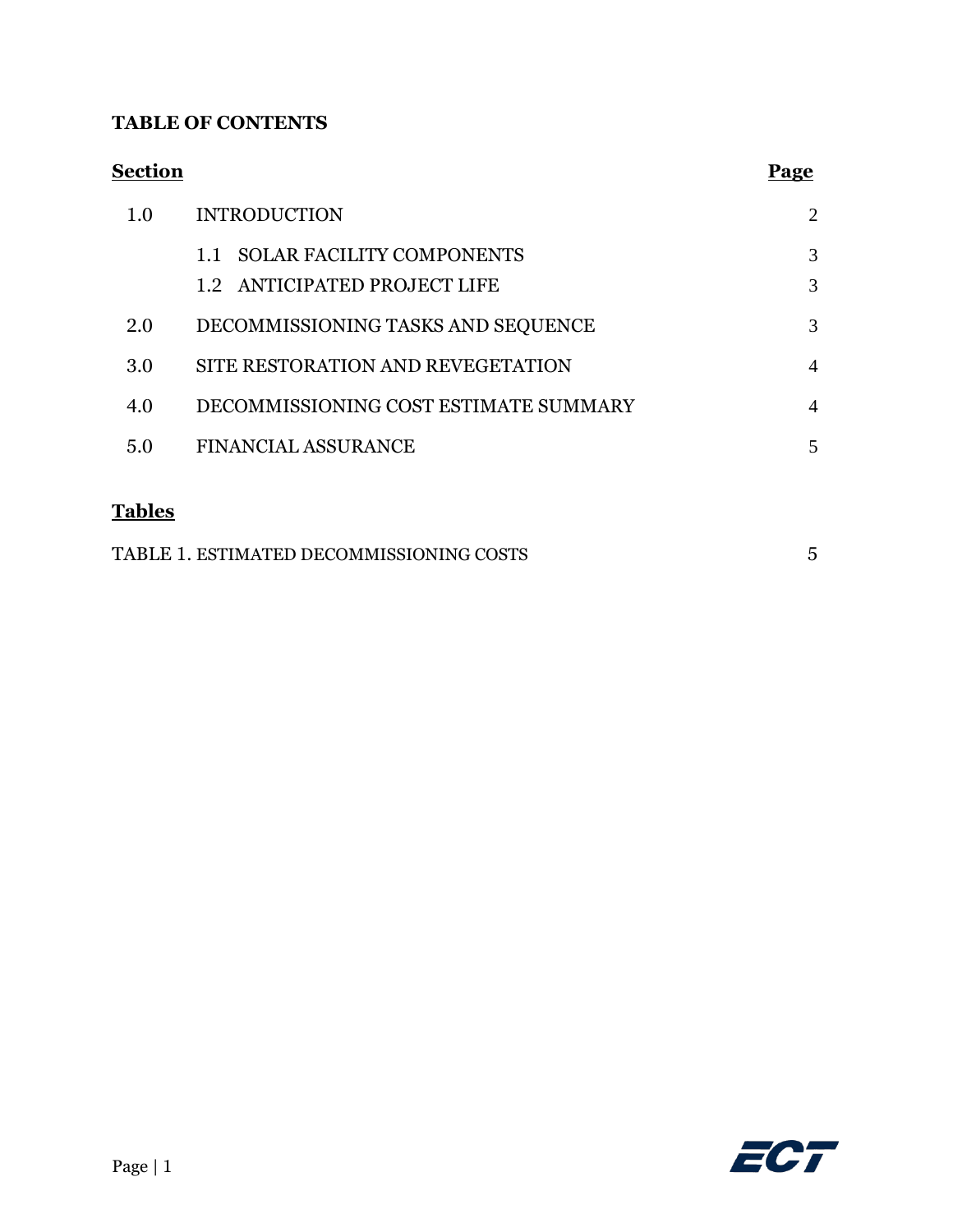#### **1.0 INTRODUCTION**

Marion County Solar Project, LLC ("Marion County Solar") contracted Environmental Consulting & Technology, Inc. ("ECT") to prepare a Decommissioning Plan ("Plan") for the approximately 940-acre Marion County Solar Project ("Project") in Marion Township, Marion County, Ohio. This Plan was prepared to ensure proper decommissioning of the Project. This Plan provides a description of the decommissioning and restoration of the Project and meets the requirements of the Ohio Power Siting Board ("OPSB".).

The Project is a 100-megawatt alternating current ("MW AC") solar facility capable of providing clean, renewable electricity to approximately 20,000 Ohio homes. The Project components will include photovoltaic ("PV") solar panels (approximately 275,000 modules) that will be mounted on 3,700 racking systems supported by steel posts. Additional associated infrastructure will include combiner boxes, approximately 22 inverters, underground AC and direct current ("DC") electrical collection systems, electrical collector substation with one main power transformer, point of interconnection ("POI") switchyard, a short overhead transmission line, operations and maintenance ("O&M") building, meteorological ("MET") towers, SCADA system, internal gravel access roads with gated ingress/egress points and security fencing. Temporary facilities associated with construction will include a construction laydown yard, temporary construction management trailers, and stormwater management features. Collectively, the facilities listed in this paragraph comprise the "Project Facilities."

The Project proposes a 100 MW AC solar facility that includes two separate yards: one project substation which will collect the AC runs and step the voltage up to 138kV, and one switchyard utilized by American Transmission System, Inc. to bring power to the grid. The anticipated start of construction is planned for the fourth quarter of 2022, with a commercial operation date ("COD") of the end of the year in 2023.

The purpose of this Plan is to ensure that, upon a decommissioning event: the expiration of the operational life of the Project or abandonment of the Project, all Project Facilities will be removed, and the Project property will be restored pursuant to the agreement. As required by the OPSB a surety bond or other mutually agreed upon form of financial assurance will be issued prior to commencement of construction in the amount equal to the net cost to decommission the Project and reconstitute the land, as agreed upon by the OPSB. The decommissioning plan, the cost estimate, and the bond will be reviewed in year 10 of operations and every five years thereafter and will remain in place for the length of the land rights agreements or completion of decommissioning and restoration.

This Plan provides a description of the decommissioning activities for all facilities, including removal procedures, schedules, and planned restoration of the land. Estimated costs are provided based on the proposed 100-MW AC array design and associated infrastructure.

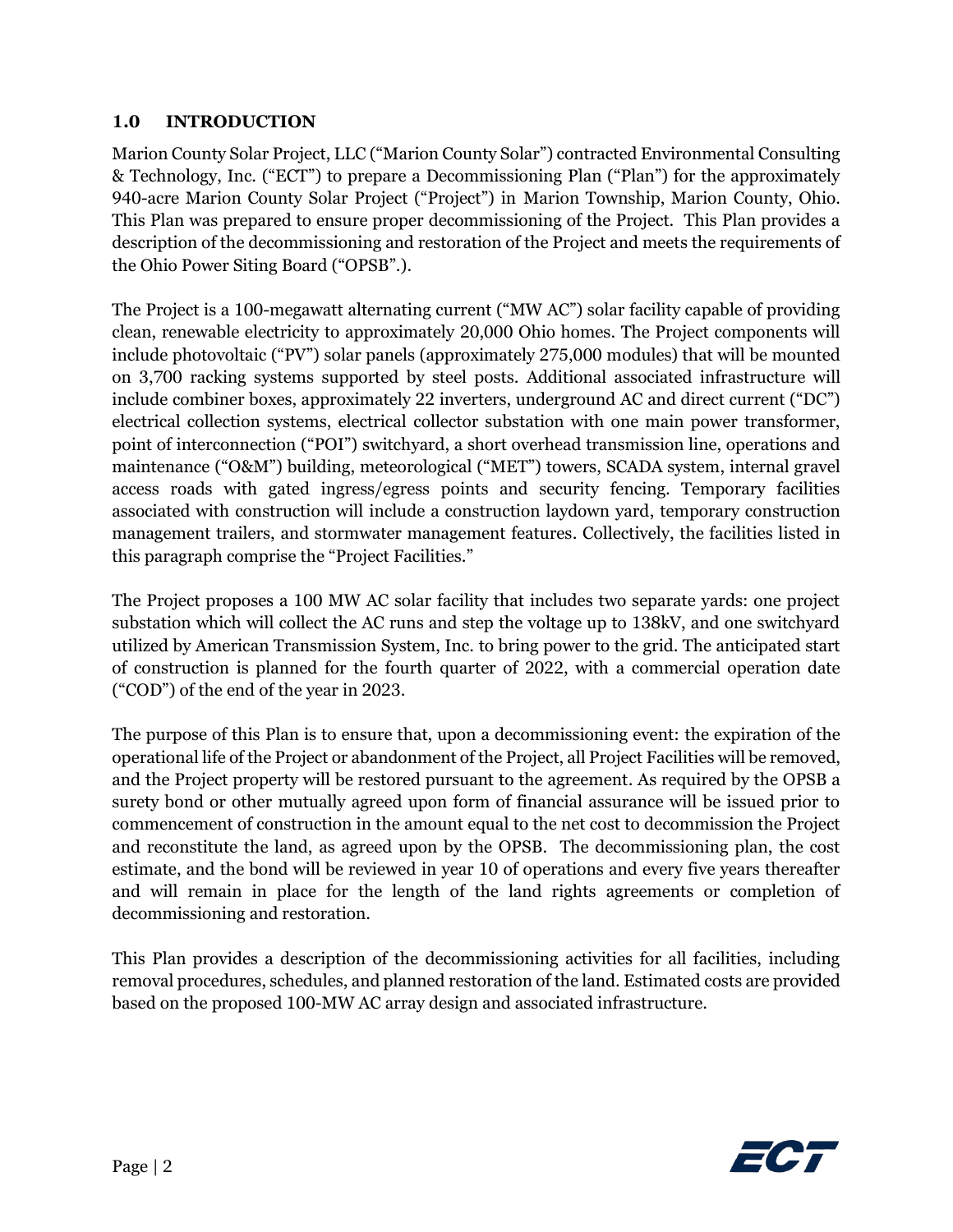#### **1.1 SOLAR FACILITY COMPONENTS**

The primary components of the Project include the following solar components and associated infrastructure:

- Solar panels and racking system
- Foundations and steel piles
- Combiner boxes and inverters
- Electrical cabling and conduits
- Electrical substation
- Transformer
- POI, switchyard interconnection facility
- Overhead transmission lines
- O&M building
- **Met Towers**
- SCADA hardware system
- Internal gravel access roads
- Gated ingress/egress points
- Security fencing

#### **1.2 ANTICIPATED PROJECT LIFE**

Marion County Solar, the owner of the Project, or its successors and assigns, is responsible for the decommissioning of the Project. Utility-scale solar facilities are designed to operate for a minimum of thirty (30) years, however, the possibility exists for the Facility to operate past that given future repairs and upgrades to the technology and renewal in the energy contract. The surety bond or financial equivalent will be in place for the length of the land rights agreements with participating property owners or completion of decommissioning and restoration.

#### **2.0 DECOMMISSIONING TASKS AND SEQUENCE**

Marion County Solar acknowledges that all solar components including Project Facilities as defined, constructed above ground, and any structures below-grade (as recoverable) will be removed offsite for disposal, except for (i) access roads or driveways on private property if the property owner requests in writing to Marion County Solar for such to remain and (ii) switchyard, interconnection facilities and other similar utility facilities not owned by Marion County Solar at the time of decommissioning.

Marion County Solar anticipates decommissioning and restoration activities will occur over a twelve (12) month period and will coordinate with staff prior to the start of any decommissioning activities.

All required approvals will be obtained prior to the start of decommissioning, and may include, but are not limited to the following:

• United States Army Corps of Engineers ("USACE") maintains jurisdiction over Waters of the U.S. ("WOTUS") maintained under Section 10 of the federal Rivers and Harbors Act of 1899 and their adjacent wetlands. A permit is required from USACE for activities, such as but not limited to, the placement of fill, dredging of material, draining surface water, or removing a structure within these regulated areas.

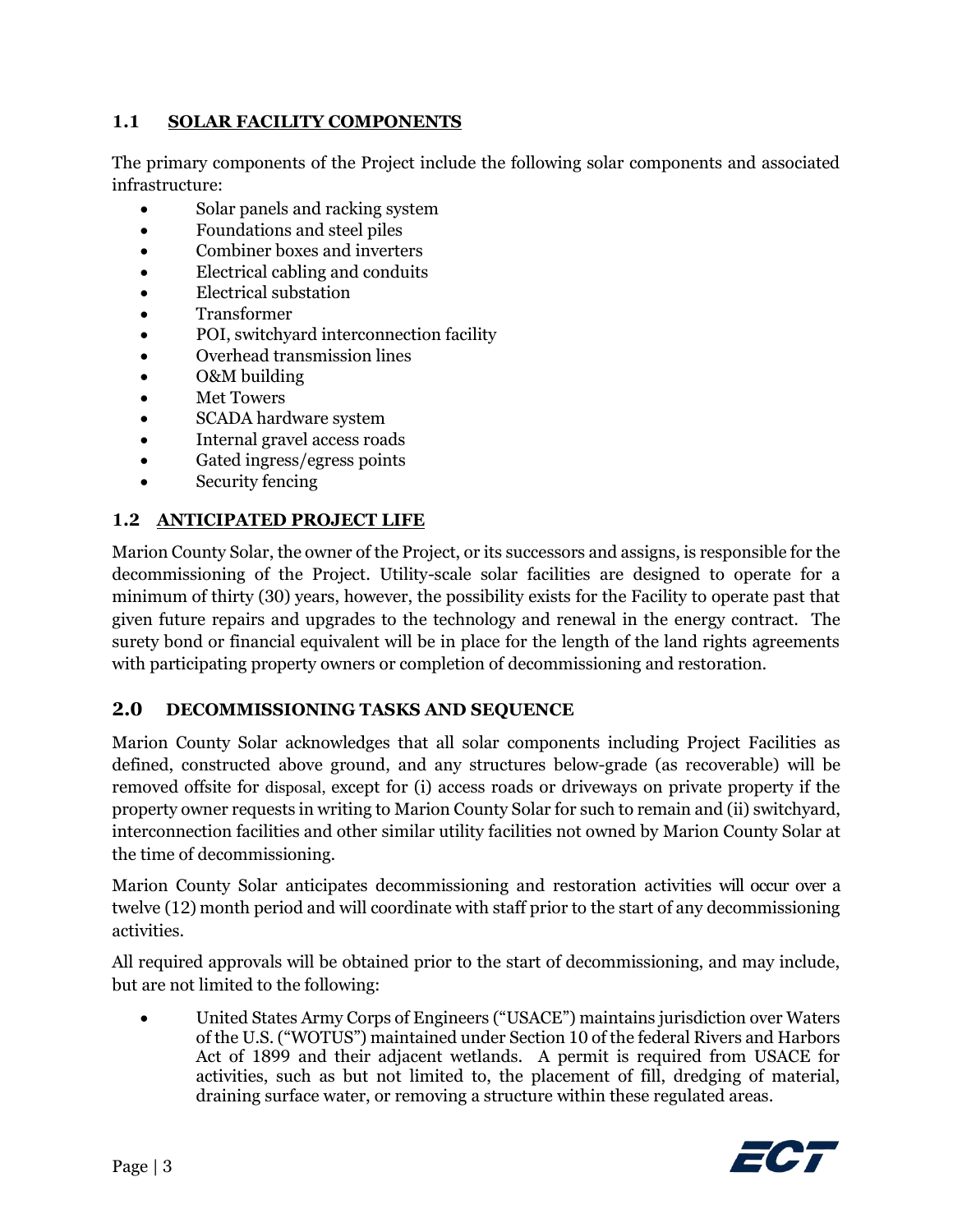- Marion County for any road permits, soil erosion, water quality, construction stormwater, and septic and well, and building permits.
- A Stormwater Pollution Prevention Plan (SWPPP) will be prepared to include best management practices for construction and decommissioning that might include construction entrances, silt fencing, temporary seeding, permanent seeding, mulching (in non-agricultural areas), erosion control matting, filter berms, and filter socks.

The anticipated sequence of decommissioning and removal are described below; however, an overlap of activities is expected.

- De-energize solar arrays, if not already de-energized
- Dismantle panels, racking, and frame
- Remove inverters, transformers, and electrical cables and conduits below the surface (as recoverable)
- Remove fencing and miscellaneous equipment
- Remove structural foundations and optional access and internal roads (if not retained by owner)
- De-compact subsoils (if required), restore, and revegetate disturbed land to preconstruction conditions to the extent practicable (if desired by the landowner at the time of decommissioning)

#### **3.0 SITE RESTORATION AND REVEGETATION**

The restoration efforts will return the land to substantially its original topography and return the land to substantially its original condition to the extent practicable, leaving any desirable infrastructure as requested by the subsequent landowner.

Restoration activities may include regrading to restore land contours, seeding to revegetate disturbed areas, de-compacting of soils determined to be compacted, repairing of damaged drain tiles, and back-filling with native subsoil or topsoil (as needed).

Marion County Solar will comply with the conditions agreed upon by Marion County Solar, and the OPSB or as directed by other federal and state regulations applicable to the Project at the time of decommissioning.

#### **4.0 DECOMMISSIONING COST ESTIMATE SUMMARY**

Decommissioning costs detailed in **Table 1** include labor and material expenses for the dismantling and removal of solar modules, tracking system, steel posts, transformers and inverters, access roads, perimeter fencing, and electrical cables and conduit (as recoverable). Labor effort is calculated based on approximately 100 full-time equivalent staff employed over a one-year period. Restoration activities may include subsoil de-compaction, grading, and seeding of the disturbed land.

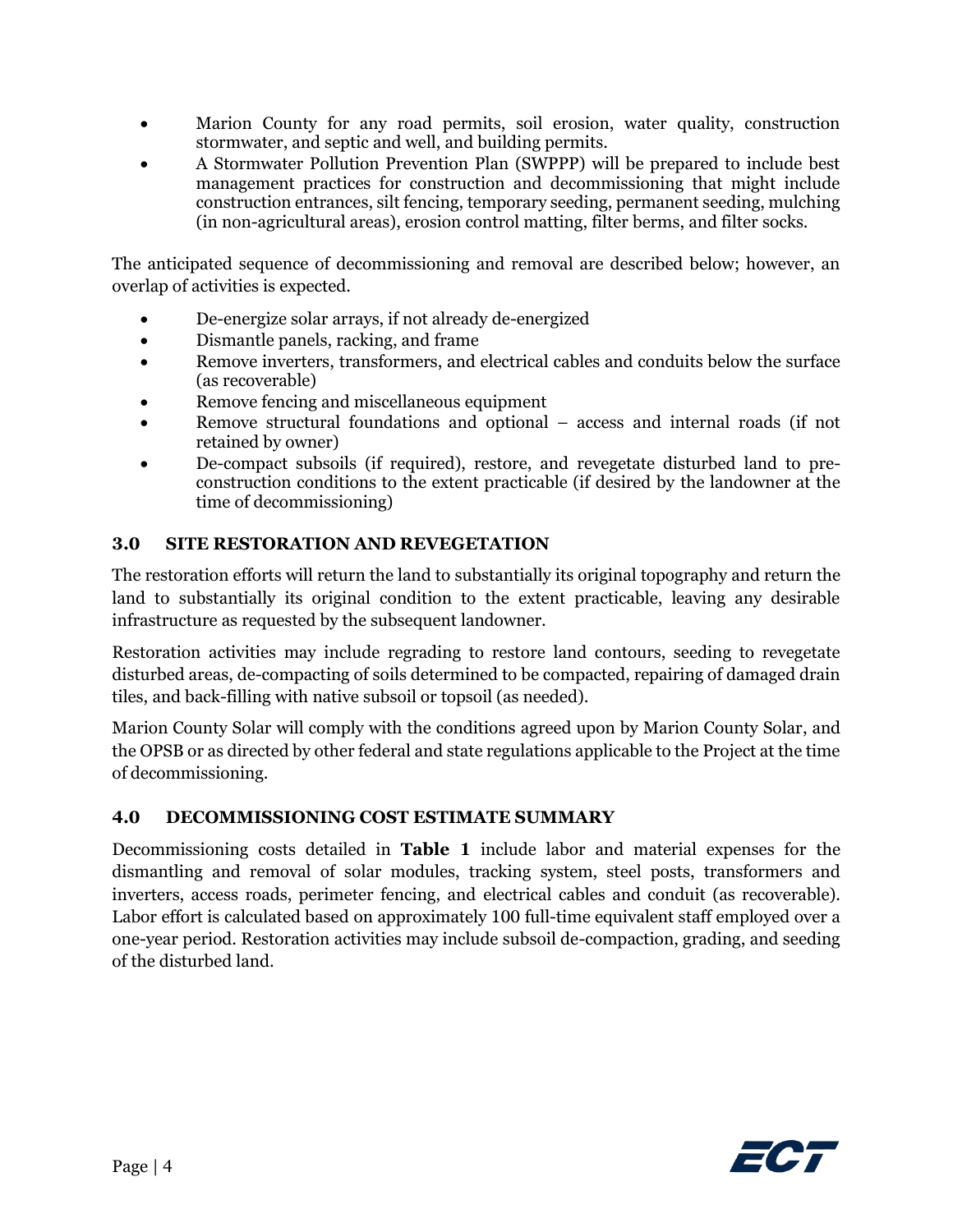#### **Table 1. Estimated Decommissioning Costs**

| <b>Decommissioning Task Description</b>                                                                                                                                                                        | Cost        |
|----------------------------------------------------------------------------------------------------------------------------------------------------------------------------------------------------------------|-------------|
| De-energize electrical components.                                                                                                                                                                             | \$27,720    |
| Dismantle and disposal panels, racking, and frames (275,000<br>PV panels and associated infrastructure).                                                                                                       | \$1,946,460 |
| Remove inverters, substation equipment, and electrical cables<br>and conduits (as recoverable).                                                                                                                | \$92,425    |
| Remove fencing and miscellaneous equipment.                                                                                                                                                                    | \$47,800    |
| Remove structural foundations and access and internal roads<br>(approximately 456,200 sq ft of gravel improvements) if not<br>retained by the property owner.                                                  | \$632,125   |
| De-compact soils (if needed), restore and restore disturbed<br>land to pre-construction conditions to the extent practicable,<br>and revegetate any exposed soil that was disturbed during<br>decommissioning. | \$242,113   |
| <b>Total Estimated Decommissioning Costs</b>                                                                                                                                                                   | \$2,988,643 |

All solar components will be repurposed, salvaged, recycled, or hauled offsite to a licensed solid waste disposal facility. Solar components that are anticipated to have a resale or salvage value that may be used to offset the cost of decommissioning include solar modules, racking systems, steel piles, inverters, and transformers. Materials that have no value at the time of decommissioning will be recycled when possible or hauled offsite to a licensed solid waste disposal facility.

#### **5.0 FINANCIAL ASSURANCE**

The decommissioning cost estimate will consider salvage value of the components ("Net Decommissioning Cost"). If and when the Net Decommissioning Cost is a positive number Marion County Solar will post decommissioning funds in the form of a surety bond, cash, letter of credit, guaranty, including affiliate guaranty or other financial assurance. An updated decommissioning plan and Net Decommissioning Cost estimate will be provided at least thirty (30) days prior to the pre-construction meeting, based on final construction plans and solar components. The decommissioning plan and financial assurance will be reviewed again in year 10 of operations and every five years thereafter to assess the value of the financial assurance per the current Net Decommissioning Cost estimate.